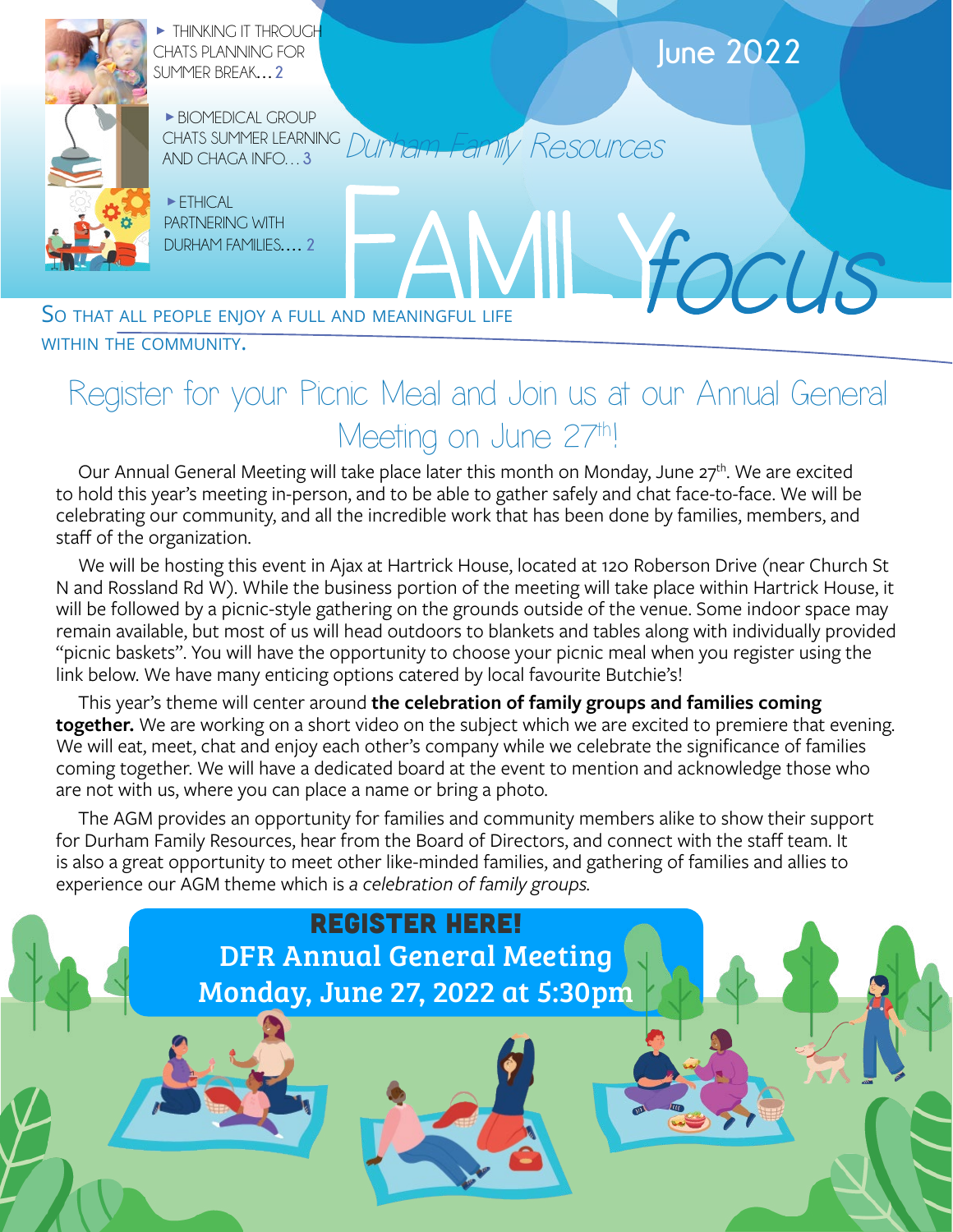# Ethical Partnering with Family-Managed Support Arrangements

Ontario's Journey to Belonging reformation process seems to suggest that more individualized funds will become available in the foreseeable future - because of this we have been deeply thinking about what families want and need in an agency partner.

> We have been working on a presentation and paper outlining a long-standing, but not readily available, model of family/ally managed, individualized lifestyle support arrangements, including what we know about family-managed supports and good partnering with families. We presented this information late in May to an unexpectedly large audience demonstrating the interest of families wanting to understand more about what they can expect and advocate for in a transfer payment agency.

We are going to host another presentation of the same material mid-June, in hopes to check in with local families. We want to ensure those in our Region have the opportunity to ask questions and become familiar with these ideas and concepts. If you are a family who wants to learn more, we hope you can join us!

#### **Tuesday, June 14, 2022 1:30pm - 3:00pm**

#### **[Register here for your](https://us02web.zoom.us/meeting/register/tZUkdO2vrjooH9cmYQLN-e_ofO1kbYa-dR4M)  Zoom link!**

## School's Out for Summer! Planning for Opportunity



Thinking it Through: Welcoming the warm weather! The sunshine is here for the next few months, how will you be enjoying the summer weather with your family? What's available in the community and what's available in your backyard?

 JOIN US! For this session of 'Thinking it Through' where we will spark ideas for summer 2022 and discuss the possibilities with our children and families. Learn more about the walking trails, playgrounds and splashpads!

 Join together with families on **Thursday, June 16 2022** from 6:30pm-7:30pm to "think it through TOGETHER"

[Register Here to Receive the Zoom Link Details!](https://us02web.zoom.us/meeting/register/tZAod-isrTMtEtdoJRYIfJMArw85KJz1CsS7)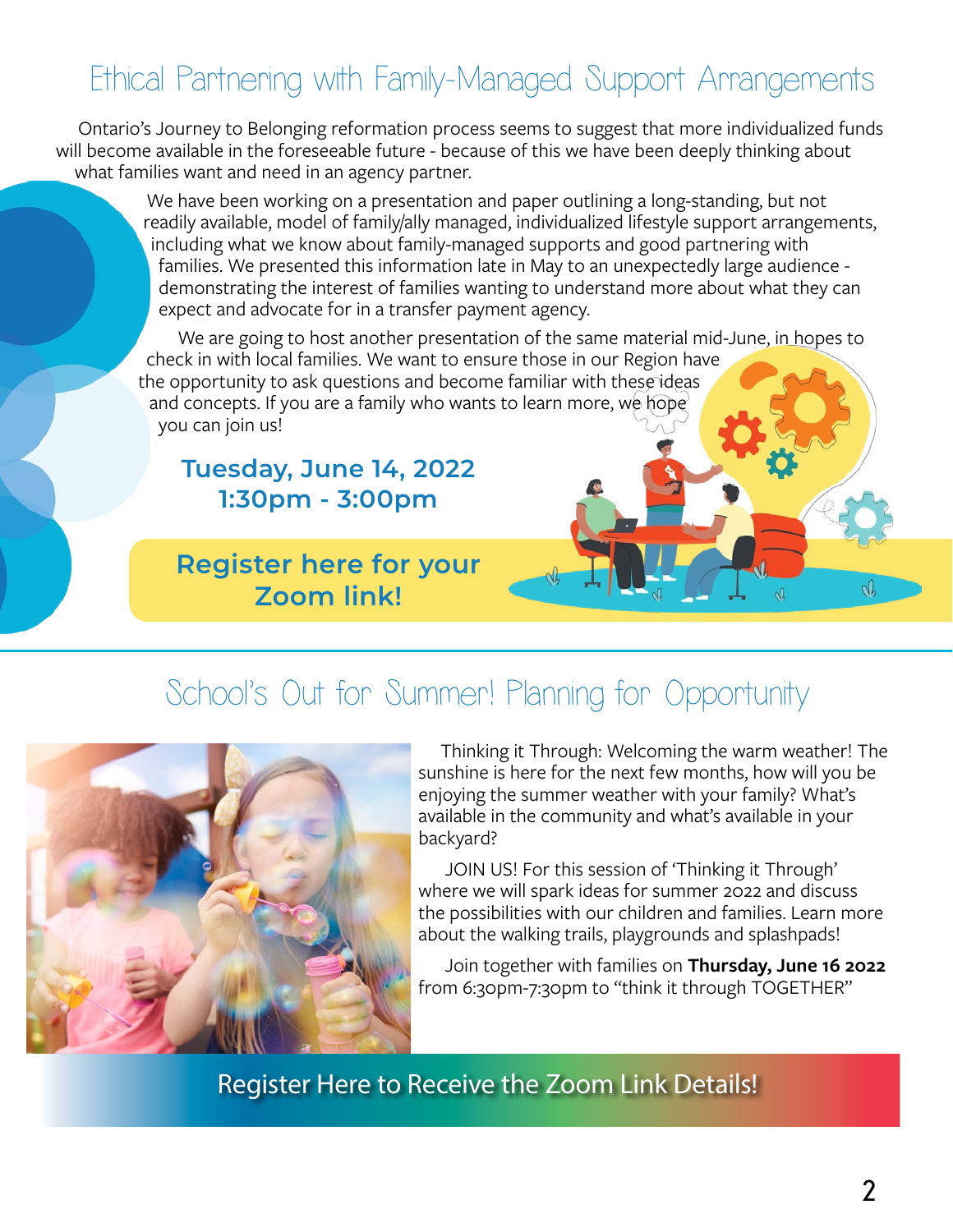### Reflecting on Imagining Home after 6 Years and More at this Month's Meeting

It's June and AGM month here at Durham Family Resources! As always, there's something special in the works and we'd love to add your contribution! Come join us this month at Imagining Home as we reflect on this family group - which has been together for 6 years now – and the invaluable ways it positively supports parents, families and people with disabilities along their housing and home journey. Clips of our recorded discussion will be added to a special presentation to be shared the evening of the AGM.

We'll also take some time to reflect on the provincial election results and ways that we can remain steadfast in our principled approach to housing and continue to message what's most important to families when it comes to real home and community.

Come join the conversation! Long time and new families alike, everyone has something to gain and something to offer. Each month at Imagining Home, we engage with anything "housing, home and community" and enjoy critical discussion, sharing stories, learning and often having a good laugh among respectful and supportive people! Families bring a wealth of experience and knowledge and are ready to share and support others along their journey. All are welcome to attend and participate in Imagining Home when we meet on the second Wednesday of each month. If you are new to the group and would like to attend Imagining Home for the first time, we'd ask that you first contact Erin at (905) 436-2500 ext. 2511 or eoreilly@dafrs.com to arrange an introductory call.

**Imagining Home Meeting •** Wednesday, june 8, 2022 **•** 6:30pm **Online, via Zoom! Contact Erin for Details (eoreilly@dafrs.com)**

# Foraging Ahead Together at June's Biomedical Approaches Study Group

June's meeting will focus on the value of families coming together to talk about bio-medical approaches to health, as well as the possibility of inviting a future guest speaker to chat about the Chaga mushroom and Chaga tea and its uses for well-being.

Everyone is welcome to attend and participate in the Bio-Medical Approaches Study Group when we meet on the second Friday morning of each month. Regulars, those who drop in when they can, occasional drop in for various topics, and curious on-lookers all join for morning discussion, learning, sharing and a good laugh that accompanies fellow learners who respect each other!

We usually engage with anything "Bio – Medical" and so families talk about all of the approaches,



alternatives, strategies that we have found, are being pushed into, have discovered online and more! We have a wide circle of families who are ready to share their vast experience and together we sometimes are able to help each member make better sense of the options and choices that surround them.

The group meets monthly and is open and welcoming to new and past participants! We usually meet by Zoom invite on the second Friday of each month at 10am for about an hour to an hour and a half. Reach out to [Janet](mailto:jklees%40dafrs.com?subject=I%27d%20like%20to%20attend%20the%20Bio-Medical%20Approaches%20Study%20Group%21)  $\blacksquare$  if you'd like to get a Zoom link to the next meeting!